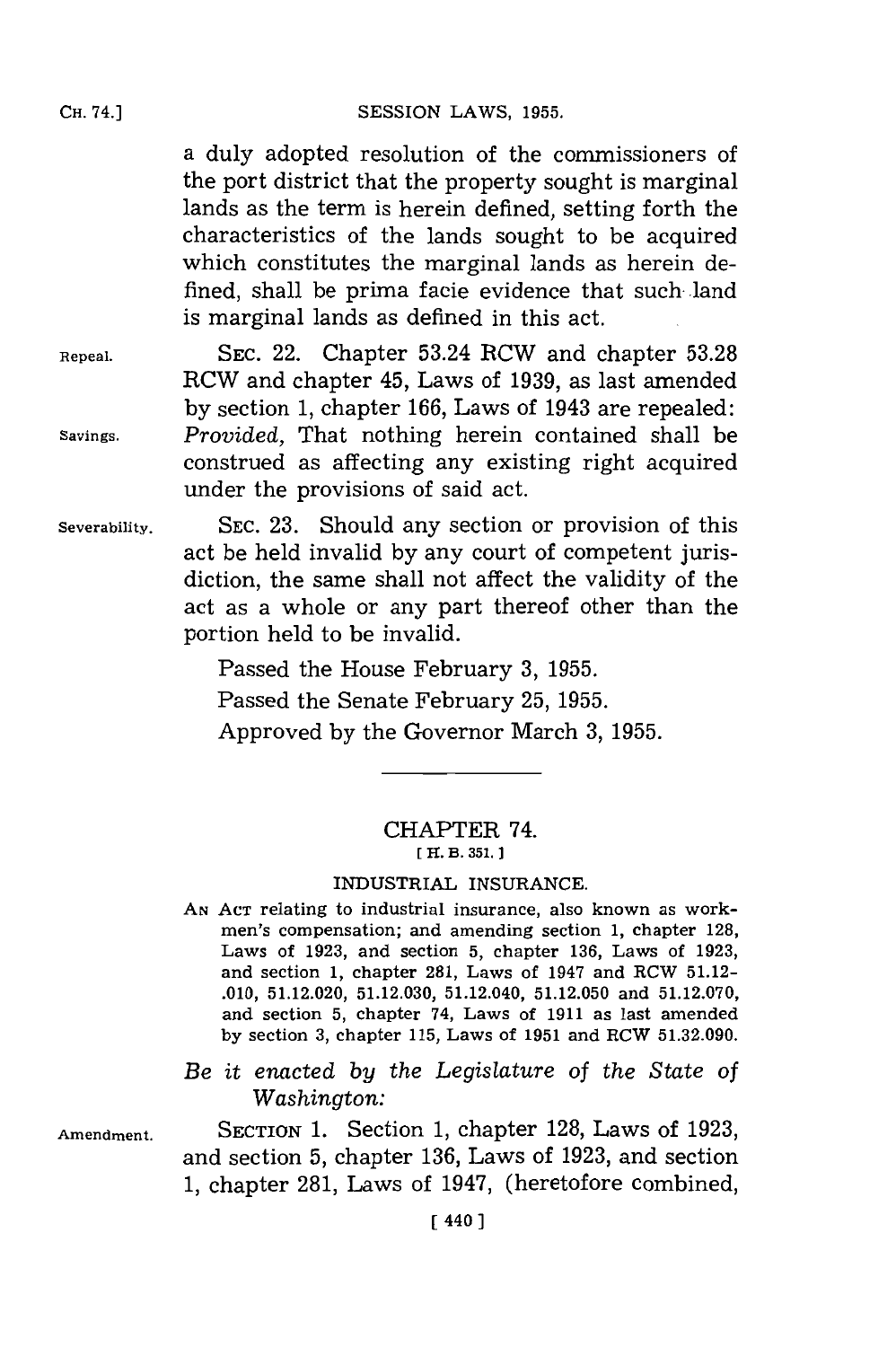divided, and codified as RCW **51.12.010, 51.12.020, 51.12.030,** 51.12.040, **51.12.050** and **51.12.070)** are amended to read as set forth in sections 2 through **7** of this act.

**SEC.** 2. (RCW **51.12.010)** There is a hazard in **Enacted without** all employment, but certain employments have come **amendment.** to be, and to be recognized as being inherently constantly dangerous. This title is intended to apply to all such inherently hazardous works and occupations, and it is the purpose to embrace all of them which are within the legislative jurisdiction of the state, in the following enumeration, and they are intended to be embraced within the term "extrahazardous" wherever used in this title, to wit:

Factories, mills and workshops where machinery is used; printing, electrotyping, photoengraving and stereotyping plants where machinery is used; foundries, blast furnaces, mines, wells, gas works, waterworks, reduction works, breweries, elevators, wharves, docks, dredges, smelters, powder works; laundries operated **by** power; quarries, engineering works; logging, lumbering and shipbuilding operations; logging, street and interurban railroads; buildings being constructed, repaired, moved, or demolished; telegraph, telephone, electric light or power plants or lines, steam heating or power plants, steamboats, tugs, ferries, and railroads; installing and servicing radios and electrical refrigerators; general warehouse and storage; teaming, truck driving, and motor delivery, including drivers and helpers, in connection with any occupation except agriculture, stage, taxicab and for hire driving; restaurants, taverns, clubs, and establishments; employees supplying service to the public in hotels, clubs furnishing sleeping accommodations, apartment hotels; bunkhouses, kitchens, and eating houses in connection with extrahazardous occupations or conducted primarily for employees in extrahazardous occupations; trans-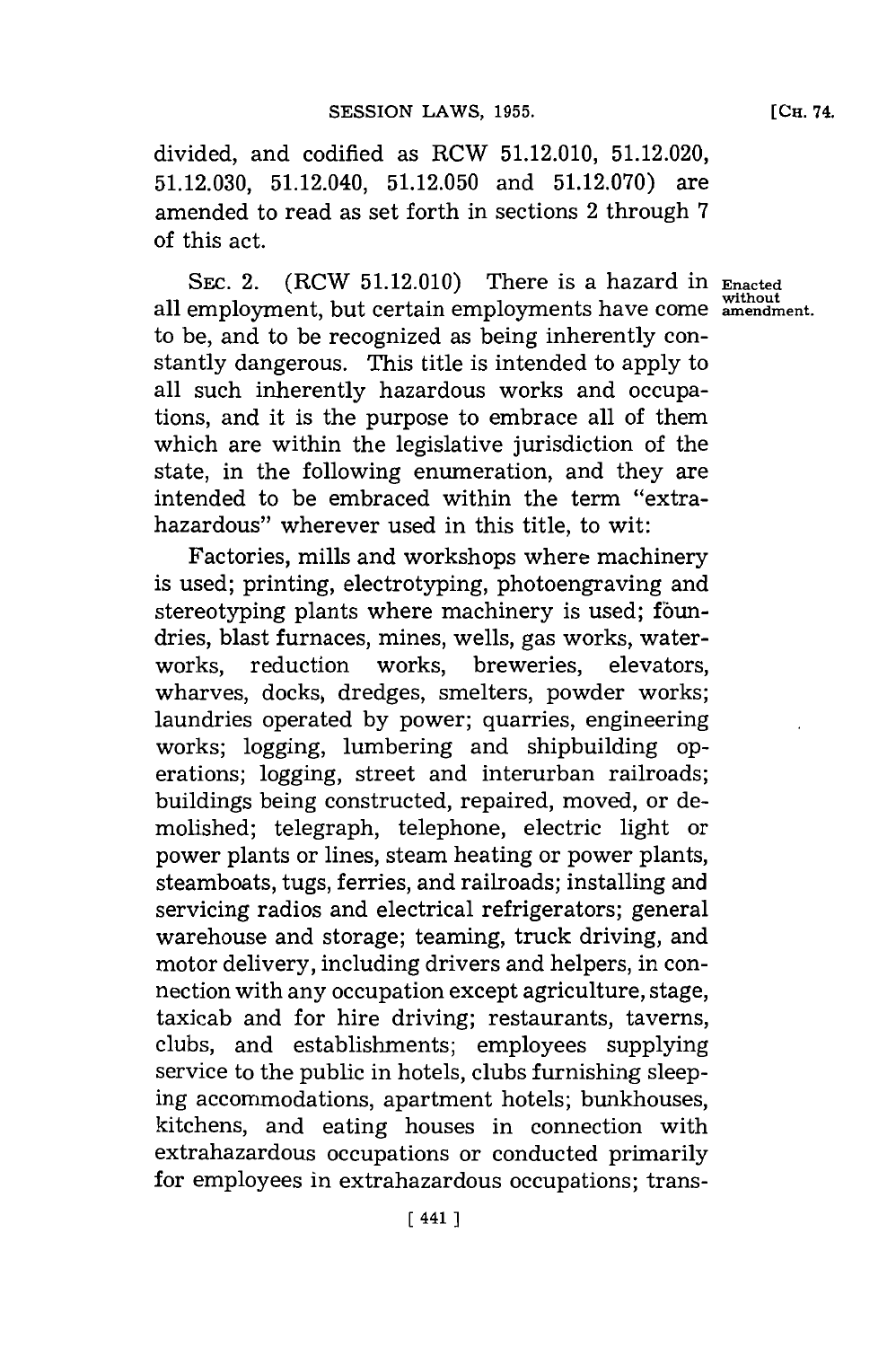fer, drayage, and hauling; warehousing and transfer; fruit warehouse and packing houses; and work performed **by** salaried peace officers of the state, the counties, and the municipal corporations.

without<br>amendment.

**Enacted** SEC. 3. (RCW 51.12.020) The following shall not be deemed extrahazardous within the meaning, or be included in the enumeration of RCW **51.12.010,** to wit: Using power-driven coffee grinders in wholesale or retail grocery stores; using powerdriven washing machines in establishments selling washing machines at retail; using computing machines in offices; using power-driven taffy pullers in retail candy stores; using power-driven milk shakers in establishments operating soda fountains; using power-driven hair cutters in barber shops; using power-driven machinery in beauty parlors; using power-driven machinery in optical stores; private boarding houses, serving food or drink to the public or to members for consumption on the premises.

**Enacted SEC.** 4. (RCW **51.12.030)** If there be or arise any **without** extrahazardous occupation or work other than those enumerated, it shall come under this title, and its rate of contribution to the accident fund shall be, until fixed **by** legislation, determined **by** the department upon the basis of the relation which the risk involved bears to the risks classified in chapter **51.20.**

**Enacted SEC. 5.** (RCW 51.12.040) The director, through **amendment,** the division of industrial insurance, may, after hearing had upon his own motion, or upon the application of any party interested, declare any occupation or work to be extrahazardous and to be under this title. The director shall fix the time and place of such hearing and shall cause notice thereof to be published once at least ten days before the hearing in at least one daily newspaper of general circulation, published and circulated in each city of the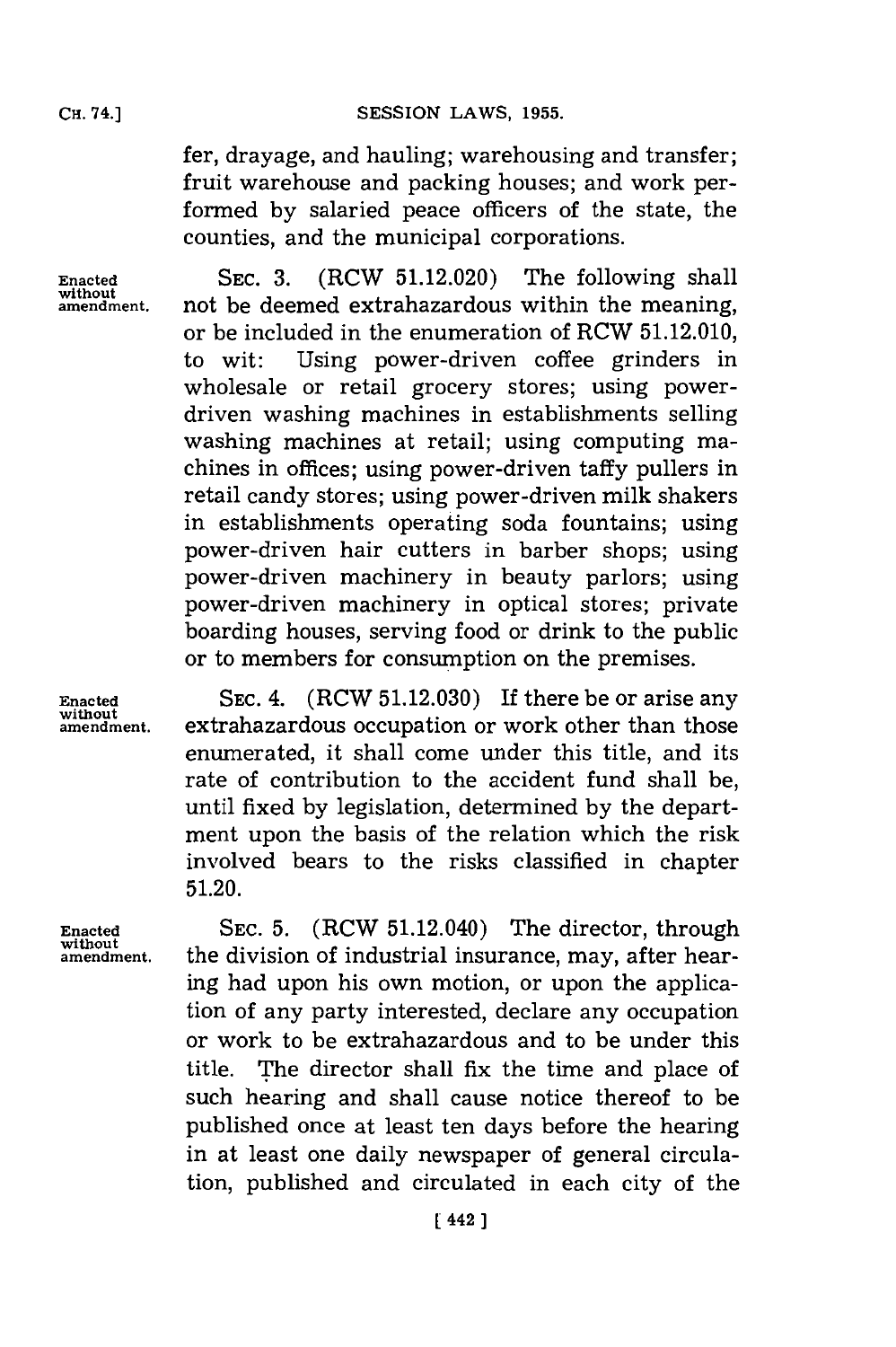first class of this state. No defect or inaccuracy in such notice or in the publication thereof shall invalidate any order issued **by** the director after hearing had. Any person affected shall have the right to appear and be heard at any such hearing.

**SEC. 6.** (RCW 51.12.050) Whenever the state, Taxing county, any municipal corporation, or other taxing **jest to title.** district shall engage in any extrahazardous work, or let a contract therefor, in which workmen are employed for wages, this title shall be applicable thereto. The employer's payments into the accident fund shall be made from the treasury of the state, county, municipality, or other taxing district. If the work is being done **by** contract, the payroll of the contractor and the subcontractor shall be the basis of computation and, in the case of contract work consuming less than one year in performance, the required payment into the accident fund shall be based upon the total payroll. The contractor and any subcontractor shall be subject to the provisions of this title, and the state for its general fund, the county, municipal corporation, or other taxing district shall be entitled to collect from the contractor the full amount payable to the accident fund and the contractor, in turn, shall be entitled to collect from the subcontractor his proportionate amount of the payment.

Whenever and so long as, **by** state law, city **Employees elsewhere** charter, or municipal ordinance, provision is made **provided for.** for employees or peace officers injured in the course of employment, such employees shall not be entitled to the benefits of this title and shall not be included in the payroll of the municipality under this title: *Provided,* That whenever any state law, city charter, or municipal ordinance only provides for payment to the employee of the difference between his actual wages and that received from the department under this title such employee shall be entitled to the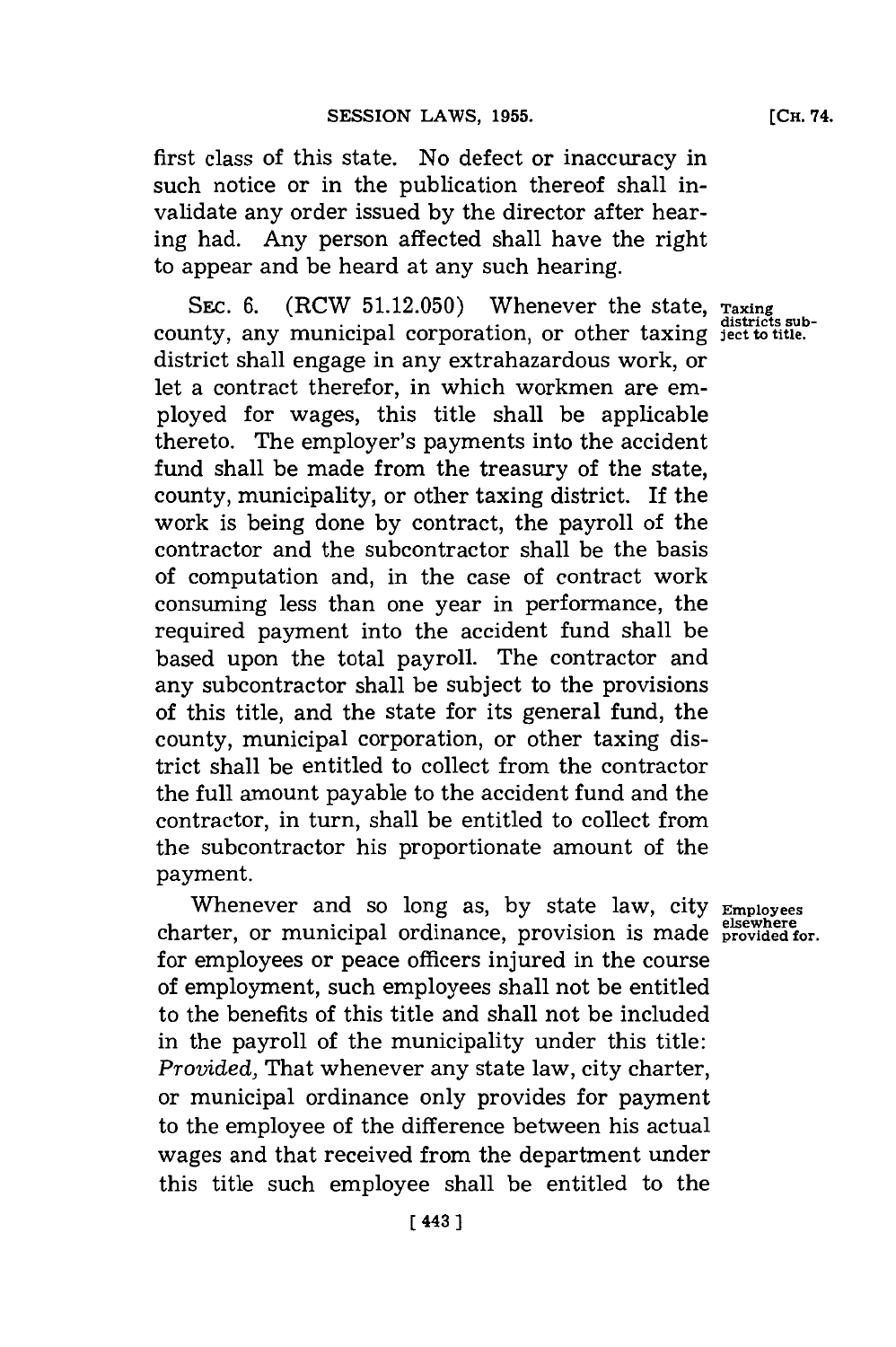benefits of this title and may be included in the payroll of the municipality.

**Enacted** SEC. **7.** (RCW **51.12.070)** The provisions of this without  $\frac{1}{2}$  title shall apply to all extrahazardous work done by contract; the person, firm, or corporation who lets a contract for such extrahazardous work shall be responsible primarily and directly for all payments due to the accident fund and medical aid fund upon the work. The contractor and any subcontractor shall be subject to the provisions of this title and the person, firm, or corporation letting the contract shall be entitled to collect from the contractor the full amount payable to the accident fund and medical aid fund, and the contractor in turn shall be entitled to collect from the subcontractor his proportionate amount of the payment.

> It shall be unlawful for any city or town to issue a construction building permit to any person who has not submitted to the department an estimate of payroll and paid premium thereon as provided **by** chapter **51.16** of this title.

**SEC. 8.** Section **5,** chapter 74, Laws of **1911** as last amended **by** section **3,** chapter **115,** Laws of **1951** and RCW **51.32.090** are each amended to read as follows:

**(1)** When the total disability is only temporary, the schedule of payments contained in subdivisions **(1),** (2), and **(3)** of RCW **51.32.060** shall apply, so long as the total disability continues.

(2) But if the injured workman has a wife or husband and has no child or has a wife or husband or, being a widow or widower, with one or more children, the compensation for the case during such period of time as the total temporary disability continues shall be per month as follows, to wit: (a) Injured workman whose husband is not an invalid, seventy-five dollars, and for the youngest or only child, ten dollars, and for each additional child, seven dollars and fifty cents, but the total monthly pay-

**Amendment.**

**Temporary total disability benefits.**